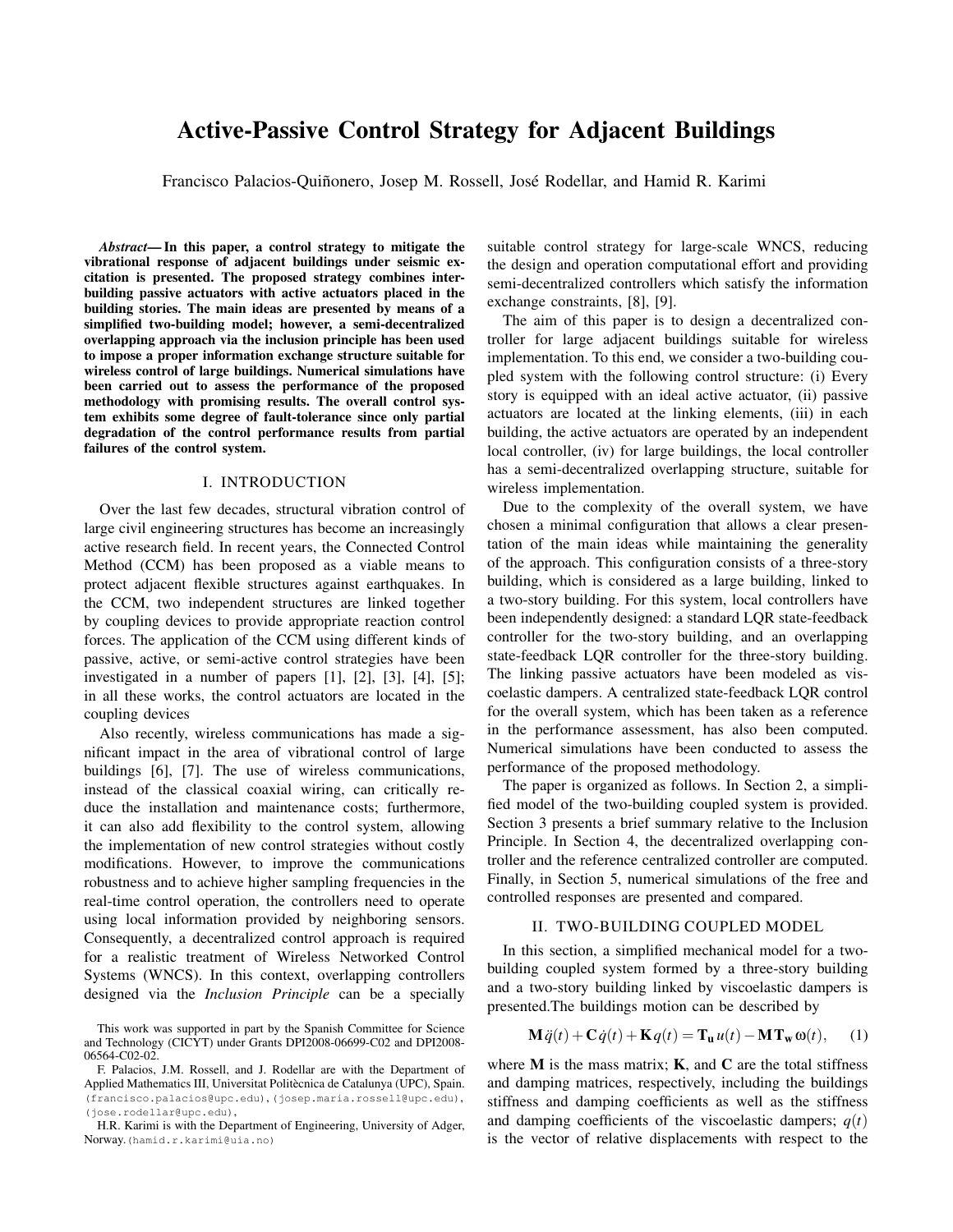ground;  $u(t)$  is the vector of control forces, and  $T_u=I_{5\times 5}$  is the control location matrix;  $T_w$  is the index vector with all its elements equal to 1, and  $\omega(t)$  is the ground acceleration (see Fig. 1).



Fig. 1. Structural model for adjacent buildings

With the notations indicated in Fig. 1, the matrices in equation (1) have the following structure:

$$
\mathbf{M} = \text{diag}\left[m_1^{(l)}, m_2^{(l)}, m_3^{(l)}, m_1^{(r)}, m_2^{(r)}\right],
$$
  
\n
$$
\mathbf{C} = \mathbf{C}^{\mathbf{s}} + \mathbf{C}^{\mathbf{d}}, \quad \mathbf{K} = \mathbf{K}^{\mathbf{s}} + \mathbf{K}^{\mathbf{d}},
$$
 (2)

where the story damping matrix is

$$
\mathbf{C}^{\mathbf{s}} = \begin{bmatrix} \mathbf{C}_{\mathbf{L}} & \mathbf{0} \\ \mathbf{0} & \mathbf{C}_{\mathbf{R}} \end{bmatrix},\tag{3}
$$

with

$$
\mathbf{C}_{\mathbf{L}} = \begin{bmatrix} c_1^{(l)} + c_2^{(l)} & -c_2^{(l)} & 0 \\ -c_2^{(l)} & c_2^{(l)} + c_3^{(l)} & -c_3^{(l)} \\ 0 & -c_3^{(l)} & c_3^{(l)} \end{bmatrix}, \ \mathbf{C}_{\mathbf{R}} = \begin{bmatrix} c_1^{(r)} + c_2^{(r)} & -c_2^{(r)} \\ -c_2^{(r)} & c_2^{(r)} \end{bmatrix}. \tag{4}
$$

The stiffness matrix of the adjacent buildings is

$$
\mathbf{K}^s = \begin{bmatrix} \mathbf{K}_L & \mathbf{0} \\ \mathbf{0} & \mathbf{K}_R \end{bmatrix},\tag{5}
$$

with

$$
\mathbf{K}_{\mathbf{L}} = \begin{bmatrix} k_1^{(l)} + k_2^{(l)} & -k_2^{(l)} & 0 \\ -k_2^{(l)} & k_2^{(l)} + k_3^{(l)} & -k_3^{(l)} \\ 0 & -k_3^{(l)} & k_3^{(l)} \end{bmatrix}, \ \mathbf{K}_{\mathbf{R}} = \begin{bmatrix} k_1^{(r)} + k_2^{(r)} & -k_2^{(r)} \\ -k_2^{(r)} & k_2^{(r)} \end{bmatrix}.
$$
 (6)

The damping matrix of the viscoelastic dampers is

$$
\mathbf{C}^{\mathbf{d}} = \begin{bmatrix} c_1^{(d)} & 0 & 0 & -c_1^{(d)} & 0 \\ 0 & c_2^{(d)} & 0 & 0 & -c_2^{(d)} \\ 0 & 0 & 0 & 0 & 0 \\ -c_1^{(d)} & 0 & 0 & c_1^{(d)} & 0 \\ 0 & -c_2^{(d)} & 0 & 0 & c_2^{(d)} \end{bmatrix}, \tag{7}
$$

and the stiffness matrix of the viscoelastic dampers is

$$
\mathbf{K}^{\mathbf{d}} = \begin{bmatrix} k_1^{(d)} & 0 & 0 & -k_1^{(d)} & 0 \\ 0 & k_2^{(d)} & 0 & 0 & -k_2^{(d)} \\ 0 & 0 & 0 & 0 & 0 \\ -k_1^{(d)} & 0 & 0 & k_1^{(d)} & 0 \\ 0 & -k_2^{(d)} & 0 & 0 & k_2^{(d)} \end{bmatrix} . \tag{8}
$$

From the second-order model (1), a first-order state space model can be derived

$$
\mathbf{S}: \dot{x}(t) = Ax(t) + Bu(t) + Ew(t),
$$
  
\n
$$
y(t) = C_y x(t),
$$
\n(9)

where the state vector  $x(t) \in \mathbb{R}^{10}$  groups together the displacements and the velocities arranged in increasing order, that is,

$$
x(t) = [q_1(t), \dot{q}_1(t), \dots, q_5(t), \dot{q}_5(t)]^T, \qquad (10)
$$

where  $q_i(t) = q_i^{(l)}$  $i^{(t)}(t)$ , *i*=1,2,3, is the displacement relative to the ground of the *i*th story in the left building, and  $q_4(t)=q_1^{(r)}$  $q_1^{(r)}(t)$ ,  $q_5(t)=q_2^{(r)}$  $2^{(r)}(t)$  denote the corresponding ones for the right building. The matrices of the state-space model used in the controllers design and the response numerical simulations are

$$
A = \begin{bmatrix}\n0 & 1 & 0 & 0 & 0 & 0 & 0 & 0 & 0 & 0 & 0 \\
0 & 0 & 0 & 0 & 1 & 0 & 0 & 0 & 0 & 0 & 0 & 0 \\
0 & 0 & 0 & 0 & 1 & 0 & 0 & 0 & 0 & 0 & 0 \\
0 & 0 & 0 & 0 & 0 & 0 & 1 & 0 & 0 & 0 & 0 & 0 \\
0 & 0 & 0 & 0 & 0 & 0 & 1 & 0 & 0 & 0 & 0 & 0 \\
0 & 0 & 3100 & 0.1 & -3100 & -0.1 & 0 & 0 & 0 & 0 & 0 \\
0 & 0 & 0 & 0 & 0 & 0 & 0 & 0 & 1 & 0 & 0 \\
0 & 0 & 0 & 0 & 0 & 0 & 0 & 0 & 1 & 0 & 0 \\
0 & 0 & 0 & 0 & 0 & 0 & 0 & 0 & 1 & 0 & 0 \\
0 & 0 & 0 & 0 & 0 & 0 & 0 & 0 & 1 & 0 & 0 \\
0 & 0 & 0 & 0 & 0 & 0 & 0 & 0 & 0 & 0 & 1 \\
0 & 0 & 0 & 0 & 0 & 0 & 0 & 0 & 0 & 0 \\
0 & 0 & 0 & 0 & 0 & 0 & 0 & 0 & 0 & 0 \\
0 & 0 & 0 & 0 & 0 & 0 & 0 & 0 & 0 \\
0 & 0 & 0 & 0 & 0 & 0 & 0 & 0 & 0 \\
0 & 0 & 0 & 0 & 0 & 0 & 0 & 0 & 0 \\
0 & 0 & 0 & 0 & 0 & 0 & 0 & 0 & 0 \\
0 & 0 & 0 & 0 & 0 & 0 & 0 & 0 & 0 \\
0 & 0 & 0 & 0 & 0 & 0 & 0 & 0 & 0 \\
0 & 0 & 0 & 0 & 0 & 0 & 0 & 0 & 0 \\
0 & 0 & 0 & 0 & 0 & 0 & 0 & 0 & 0 \\
0 & 0 & 0 & 0 & 0 & 0 & 0 & 0 & 0 \\
0 & 0 & 0 & 0 & 0 & 0 & 0 & 0 & 0 \\
0 & 0 & 0 & 0 & 0 & 0 & 0 & 0 & 0 \\
0 & 0 & 0 & 0 & 0 & 0 & 0 & 0 & 0 \\
0 & 0 & 0 &
$$

It should be noted that the output matrix  $C_y$  extracts the inter-story drifts of the buildings, that is,

$$
y(t) = \left[ y_1^{(l)}(t), y_2^{(l)}(t), y_3^{(l)}(t), y_1^{(r)}(t), y_2^{(r)}(t) \right]^T, \qquad (12)
$$

where  $y_1^{(l)} = q_1^{(l)}$  $q_{i+1}^{(l)}$ ,  $y_i^{(l)} = q_{i+1}^{(l)} - q_i^{(l)}$  $i^{(l)}$ ,  $i=1,2$ ,  $y_1^{(r)} = q_1^{(r)}$  $y_1^{(r)}$ ,  $y_2^{(r)}$  =  $q_2^{(r)} - q_1^{(r)}$  $1<sup>(1)</sup>$ . The matrices in (11) correspond to the following particular values of the mass, damping and stiffness coefficients:  $m_i^{(l)}$  $i^{(l)} = m_j^{(r)}$  $j$ <sup>(r)</sup>=1.29×10<sup>6</sup> Kg;  $c_i^{(l)}$  $\bar{i}^{(l)} = c_j^{(r)}$  $j$ <sup>(r)</sup>=10<sup>5</sup> N s/m;  $k_i^{(l)}$  $i^{(l)} = 4 \times 10^9$  N/m;  $k^{(r)}_j$  $j^{(r)} = 2 \times 10^9$  N/m;  $c_1^{(d)}$  $\binom{d}{1}$ =0,  $c_2^{(d)}$  $^{(d)}_{2}$ =10<sup>6</sup> N s/m;  $k_i^{(d)}$  $j_j^{(u)}$ =0, for *i*=1,2,3, *j*=1,2. A detailed derivation of the firstorder state-space model can be found in [6].

## III. INCLUSION PRINCIPLE

In this section, the definition of the Inclusion Principle together with the design of overlapping controllers are briefly presented. A rigorous treatment can be found in [9], [10], [11], [12], [13].

Consider a pair of linear systems

$$
\mathbf{S}: \; \dot{x}(t) = Ax(t) + Bu(t), \quad \tilde{\mathbf{S}}: \; \dot{\tilde{x}}(t) = \tilde{A}\tilde{x}(t) + \tilde{B}\tilde{u}(t),
$$

$$
y(t) = C_y x(t), \qquad \tilde{y}(t) = \tilde{C}_y \tilde{x}(t), \qquad (13)
$$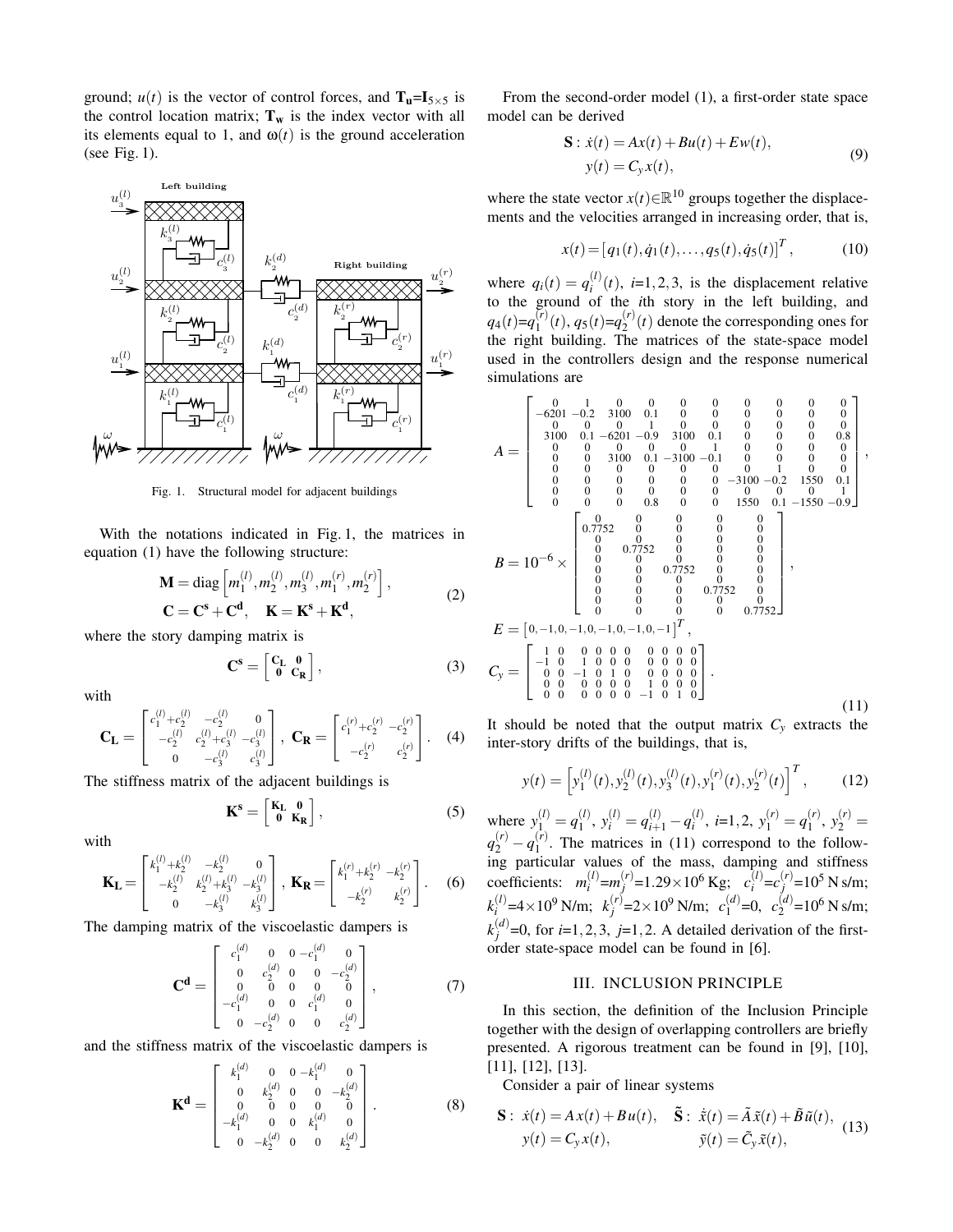where  $x(t) \in \mathbb{R}^n$ ,  $u(t) \in \mathbb{R}^m$ ,  $y(t) \in \mathbb{R}^1$  are the state, the input, and the output of S at time  $t \ge 0$  and  $\tilde{x}(t) \in \mathbb{R}^{\tilde{n}}$ ,  $\tilde{u}(t) \in \mathbb{R}^{\tilde{m}}$ ,  $\tilde{y}(t) \in \mathbb{R}^{\tilde{I}}$  are the state, the input, and the output of  $\tilde{S}$ . *A*, *B*,  $C_y$  and  $\tilde{A}$ ,  $\tilde{B}$ ,  $\tilde{C}_y$  are  $n \times n$ ,  $n \times m$ ,  $l \times n$  and  $\tilde{n} \times \tilde{n}$ ,  $\tilde{n} \times \tilde{m}$ ,  $\hat{l} \times \tilde{n}$  dimensional matrices, respectively. Suppose that the dimensions of the state, the input, and the output vectors  $x(t)$ ,  $u(t)$ ,  $y(t)$  of **S** are smaller than those of  $\tilde{x}(t)$ ,  $\tilde{u}(t)$ ,  $\tilde{y}(t)$ of S. Let  $x(t; x_0, u)$  and  $y[x(t)]$  denote the state behavior and the corresponding output of S for a fixed input  $u(t)$  and for an initial state  $x(0)=x_0$ , respectively. Similar notations  $\tilde{x}(t; \tilde{x}_0, \tilde{u})$ and  $\tilde{y}[\tilde{x}(t)]$  are used for the state behavior and output of the system  $\tilde{S}$ .

Let us consider the following linear transformations:

$$
V: \mathbb{R}^{n} \longrightarrow \mathbb{R}^{\tilde{n}}, \qquad U: \mathbb{R}^{\tilde{n}} \longrightarrow \mathbb{R}^{n},
$$
  
\n
$$
R: \mathbb{R}^{m} \longrightarrow \mathbb{R}^{\tilde{m}}, \qquad Q: \mathbb{R}^{\tilde{m}} \longrightarrow \mathbb{R}^{m},
$$
  
\n
$$
T: \mathbb{R}^{l} \longrightarrow \mathbb{R}^{\tilde{l}}, \qquad S: \mathbb{R}^{\tilde{l}} \longrightarrow \mathbb{R}^{l},
$$
  
\n(14)

where rank $(V)=n$ , rank $(R)=m$ , rank $(T)=l$  and such that  $UV = I_n$ ,  $QR = I_m$ ,  $ST = I_l$ , where  $I_n$ ,  $I_m$ ,  $I_l$  are the identity matrices of indicated dimensions.

*Definition 1: (Inclusion Principle*) A system  $\tilde{S}$  includes the system S if there exists a quadruplet of matrices  $(U, V, R, S)$  such that, for any initial state  $x_0$  and any fixed input  $u(t)$  of **S**, the choice

$$
\begin{aligned}\n\tilde{x}_0 &= V x_0, \\
\tilde{u}(t) &= R u(t), \text{ for all } t \ge 0\n\end{aligned} \tag{15}
$$

of the initial state  $\tilde{x}_0$  and input  $\tilde{u}(t)$  of the system  $\tilde{S}$ , implies

$$
x(t; x_0, u) = U\tilde{x}(t; \tilde{x}_0, \tilde{u}),
$$
  
\n
$$
y[x(t)] = S\tilde{y}[\tilde{x}(t)], \text{ for all } t \ge 0.
$$
 (16)

Suppose that the pairs of matrices  $(U, V)$ ,  $(Q, R)$  and  $(S, T)$ are given. Then, the expanded matrices  $\tilde{A}$ ,  $\tilde{B}$ , and  $\tilde{C}_y$  can be expressed as

$$
\tilde{A} = VAU + M, \quad \tilde{B} = VBQ + N, \quad \tilde{C}_y = TC_yU + L, \quad (17)
$$

where *M*, *N* and *L* are *complementary matrices* of appropriate dimensions. In terms of complementary matrices, the inclusion principle can be established in the following way.

*Theorem 1:* A system  $\tilde{S}$  includes the system  $S$  if and only if *UMiV*=0, *UMi*−1*NR*=0, *SLMi*−1*V*=0 and *SLMi*−1*NR*=0 for all  $i=1,2,...,\tilde{n}$ .

Two particular forms of the inclusion principle, called *restrictions* and *aggregations*, are normally used in practice [9]. In this paper, a restriction has been chosen.

*Proposition 1:* A system **S** is a restriction of the system  $\tilde{S}$  if and only if  $MV=0$ ,  $NR=0$  and  $LV=0$ .

Let us suppose that the system  $S$  given in (13) admits an overlapping decomposition. In terms of the system matrices, this assumption means that *A*, *B* and  $C_v$  present a block tridiagonal structure

$$
A = \begin{bmatrix} A_{11} & A_{12} & 0 \\ A_{21} & A_{22} & A_{23} \\ 0 & 0 & A_{32} & A_{33} \end{bmatrix}, \quad B = \begin{bmatrix} B_{11} & B_{12} & 0 \\ B_{21} & B_{22} & B_{23} \\ 0 & 0 & B_{22} & B_{23} \\ 0 & 0 & B_{32} & B_{33} \end{bmatrix},
$$
  
\n
$$
C_{y} = \begin{bmatrix} (C_{y})_{11} & (C_{y})_{12} & 0 \\ (C_{y})_{21} & (C_{y})_{22} & (C_{y})_{23} \\ 0 & 0 & B_{32} & B_{33} \end{bmatrix},
$$
  
\n
$$
(18)
$$

where  $A_{ii}$ ,  $B_{ij}$ ,  $(C_y)_{ij}$ ,  $i, j=1,2,3$ , are  $n_i \times n_i$ ,  $n_i \times m_j$ ,  $l_i \times n_j$ dimensional matrices, respectively. The partition of the state  $x=(x_1^T, x_2^T, x_3^T)^T$  has components of respective dimensions  $n_1$ ,  $n_2$ ,  $n_3$ , satisfying  $n_1+n_2+n_3=n$ ; the partition of  $u=(u_1^T, u_2^T, u_3^T)^T$  has components of dimensions  $m_1$ ,  $m_2$ ,  $m_3$ , such that  $m_1 + m_2 + m_3 = m$ ; and  $y = (y_1^T, y_2^T, y_3^T)^T$  has components of respective dimensions  $l_1$ ,  $l_2$ ,  $l_3$ , satisfying  $l_1+l_2+l_3=l$ .

The controller design starts with the selection of the expansion transformations

$$
V = \begin{bmatrix} I_{n_1} & 0 & 0 \\ 0 & I_{n_2} & 0 \\ 0 & I_{n_2} & 0 \\ 0 & 0 & I_{n_3} \end{bmatrix}, \ R = \begin{bmatrix} I_{m_1} & 0 & 0 \\ 0 & I_{m_2} & 0 \\ 0 & I_{m_2} & 0 \\ 0 & 0 & I_{m_3} \end{bmatrix}, \ T = \begin{bmatrix} I_{l_1} & 0 & 0 \\ 0 & I_{l_2} & 0 \\ 0 & I_{l_2} & 0 \\ 0 & 0 & I_{l_3} \end{bmatrix} \tag{19}
$$

with their corresponding pseudoinverse contractions

$$
U = \begin{bmatrix} I_{n_1} & 0 & 0 & 0 \\ 0 & \frac{1}{2}I_{n_2} & \frac{1}{2}I_{n_2} & 0 \\ 0 & 0 & 0 & I_{n_3} \end{bmatrix}, \quad Q = \begin{bmatrix} I_{m_1} & 0 & 0 & 0 \\ 0 & \frac{1}{2}I_{m_2} & \frac{1}{2}I_{m_2} & 0 \\ 0 & 0 & 0 & I_{m_3} \end{bmatrix},
$$
  

$$
S = \begin{bmatrix} I_{l_1} & 0 & 0 & 0 \\ 0 & \frac{1}{2}I_{l_2} & \frac{1}{2}I_{l_2} & 0 \\ 0 & 0 & 0 & I_{l_3} \end{bmatrix},
$$
 (20)

where  $U = (V^T V)^{-1} V^T$ ,  $Q = (R^T R)^{-1} R^T$ ,  $S = (T^T T)^{-1} T^T$ . Then, the expanded matrices  $\overline{A} = VAU$ ,  $\overline{B} = VBQ$ ,  $\overline{C}_y = TC_yU$ , have the form

$$
\bar{A} = \begin{bmatrix}\nA_{11} & \frac{1}{2}A_{12} & \frac{1}{2}A_{12} & 0 \\
A_{21} & \frac{1}{2}A_{22} & \frac{1}{2}A_{22} & A_{23} \\
-\frac{1}{2} & \frac{1}{2}A_{22} & -\frac{1}{2}A_{22} & A_{23} \\
0 & \frac{1}{2}A_{32} & \frac{1}{2}A_{32} & A_{33}\n\end{bmatrix}, \bar{B} = \begin{bmatrix}\nB_{11} & \frac{1}{2}B_{12} & \frac{1}{2}B_{12} & 0 \\
B_{21} & \frac{1}{2}B_{22} & \frac{1}{2}B_{22} & B_{23} \\
-\frac{1}{2} & \frac{1}{2}B_{22} & \frac{1}{2}B_{22} & B_{23} \\
0 & \frac{1}{2}A_{32} & \frac{1}{2}A_{32} & A_{33}\n\end{bmatrix}, \bar{B} = \begin{bmatrix}\nB_{11} & \frac{1}{2}B_{12} & \frac{1}{2}B_{12} & 0 \\
B_{21} & \frac{1}{2}B_{22} & \frac{1}{2}B_{22} & B_{23} \\
-\frac{1}{2} & \frac{1}{2}B_{22} & \frac{1}{2}B_{22} & B_{23} \\
0 & \frac{1}{2}B_{32} & \frac{1}{2}B_{32} & B_{33}\n\end{bmatrix}
$$
\n
$$
\bar{C}_{y} = \begin{bmatrix}\n(C_{y})_{11} & \frac{1}{2}(C_{y})_{12} & \frac{1}{2}(C_{y})_{12} & 0 \\
(C_{y})_{21} & \frac{1}{2}(C_{y})_{22} & \frac{1}{2}(C_{y})_{22} & (C_{y})_{23} \\
0 & \frac{1}{2}(C_{y})_{32} & \frac{1}{2}(C_{y})_{32} & (C_{y})_{33}\n\end{bmatrix}.
$$
\n(21)

In order to get an almost-decoupled expanded system, we add complementary matrices as indicated in (17). In the case of a restriction, these matrices have the form

$$
M = \begin{bmatrix} 0 & \frac{1}{2}A_{12} & -\frac{1}{2}A_{12} & 0 \\ 0 & \frac{1}{2}A_{22} & -\frac{1}{2}A_{22} & 0 \\ 0 & -\frac{1}{2}A_{22} & \frac{1}{2}A_{22} & 0 \\ 0 & -\frac{1}{2}A_{32} & \frac{1}{2}A_{32} & 0 \end{bmatrix}, \quad N = \begin{bmatrix} 0 & \frac{1}{2}B_{12} & -\frac{1}{2}B_{12} & 0 \\ 0 & \frac{1}{2}B_{22} & -\frac{1}{2}B_{22} & 0 \\ 0 & -\frac{1}{2}B_{22} & \frac{1}{2}B_{22} & 0 \\ 0 & -\frac{1}{2}B_{32} & \frac{1}{2}B_{32} & 0 \end{bmatrix},
$$
  
\n
$$
L = \begin{bmatrix} 0 & \frac{1}{2}(C_y)_{12} & -\frac{1}{2}(C_y)_{12} & 0 \\ 0 & \frac{1}{2}(C_y)_{22} & -\frac{1}{2}(C_y)_{22} & 0 \\ 0 & -\frac{1}{2}(C_y)_{32} & \frac{1}{2}(C_y)_{32} & 0 \end{bmatrix},
$$
\n
$$
(22)
$$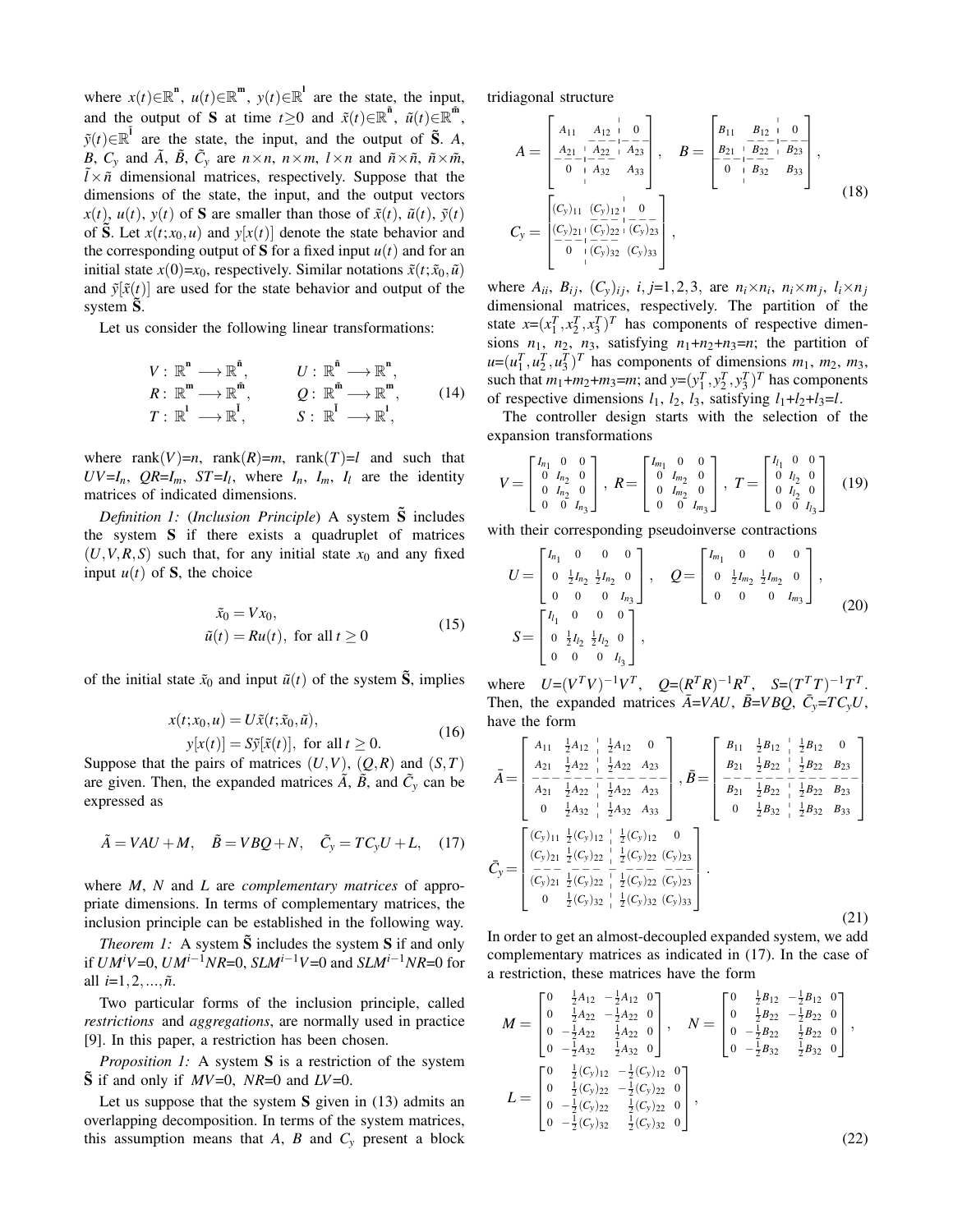resulting

$$
\tilde{A} = \bar{A} + M = \begin{bmatrix} \tilde{A}_{11} & \tilde{A}_{12} \\ \tilde{A}_{21} & \tilde{A}_{22} \end{bmatrix} = \begin{bmatrix} A_{11} & A_{12} & | & 0 & 0 \\ A_{21} & A_{22} & | & 0 & A_{23} \\ \hline A_{21} & - & - & - \\ 0 & 0 & | & A_{32} & A_{33} \end{bmatrix},
$$
\n
$$
\tilde{B} = \bar{B} + N = \begin{bmatrix} \tilde{B}_{11} & \tilde{B}_{12} \\ \tilde{B}_{21} & \tilde{B}_{22} \end{bmatrix} = \begin{bmatrix} B_{11} & B_{12} & | & 0 & 0 \\ B_{21} & B_{22} & | & 0 & B_{23} \\ \hline B_{21} & 0 & | & B_{22} & B_{23} \\ 0 & 0 & | & B_{32} & B_{33} \end{bmatrix},
$$
\n
$$
\tilde{C}_{y} = \bar{C}_{y} + L = \begin{bmatrix} (\tilde{C}_{y})_{11} & (\tilde{C}_{y})_{12} \\ (\tilde{C}_{y})_{21} & (\tilde{C}_{y})_{22} \end{bmatrix} = \begin{bmatrix} (C_{y})_{11} & (C_{y})_{12} & | & 0 & 0 \\ (C_{y})_{21} & (C_{y})_{22} & | & 0 & (C_{y})_{23} \\ (C_{y})_{21} & 0 & | & (C_{y})_{22} & (C_{y})_{23} \\ \hline (C_{y})_{21} & 0 & | & (C_{y})_{22} & (C_{y})_{23} \\ 0 & 0 & | & (C_{y})_{32} & (C_{y})_{33} \\ 0 & 0 & | & (C_{y})_{32} & (C_{y})_{33} \end{bmatrix}
$$
\n(23)

The expanded system can be denoted by

$$
\tilde{\mathbf{S}}: \; \dot{\tilde{x}}(t) = \tilde{A}\tilde{x}(t) + \tilde{B}\tilde{u}(t), \n\tilde{y}(t) = \tilde{C}_y \tilde{x}(t),
$$
\n(24)

with state  $\tilde{x}^T = (x_1^T, x_2^T, x_2^T, x_3^T)$ , input  $\tilde{u}^T = (u_1^T, u_2^T, u_2^T, u_3^T)$ , and output  $\tilde{y}^T = (y_1^T, y_2^T, y_3^T, y_3^T)$ . Using the block notation given in (23), we can write

$$
\tilde{\mathbf{S}}_1: \n\dot{\tilde{x}}_1(t) = \tilde{A}_{11}\tilde{x}_1(t) + \tilde{B}_{11}\tilde{u}_1(t) + \tilde{A}_{12}\tilde{x}_2(t) + \tilde{B}_{12}\tilde{u}_2(t),
$$
\n
$$
\tilde{y}_1(t) = (\tilde{C}_y)_{11}\tilde{x}_1(t) + (\tilde{C}_y)_{12}\tilde{x}_2(t),
$$
\n
$$
\tilde{\mathbf{S}}_2: \n\dot{\tilde{x}}_2(t) = \tilde{A}_{22}\tilde{x}_2(t) + \tilde{B}_{22}\tilde{u}_2(t) + \tilde{A}_{21}\tilde{x}_1(t) + \tilde{B}_{21}\tilde{u}_1(t),
$$
\n
$$
\tilde{y}_2(t) = (\tilde{C}_y)_{21}\tilde{x}_1(t) + (\tilde{C}_y)_{22}\tilde{x}_2(t),
$$

(25) where  $\tilde{x}_1^T = (x_1^T, x_2^T), \tilde{u}_1^T = (u_1^T, u_2^T), \tilde{y}_1^T = (y_1^T, y_2^T), \tilde{x}_2^T = (x_2^T, x_3^T),$  $\tilde{u}_2^T = (u_2^T, u_3^T), \, \tilde{y}_2^T = (y_2^T, y_3^T).$  By removing the interconnection blocks, two decoupled expanded subsystems result

$$
\tilde{\mathbf{S}}_{\mathbf{D}}^{(1)}: \; \dot{\tilde{x}}_1(t) = \tilde{A}_{11} \tilde{x}_1(t) + \tilde{B}_{11} \tilde{u}_1(t), \n\tilde{y}_1(t) = (\tilde{C}_y)_{11} \tilde{x}_1(t), \n\tilde{\mathbf{S}}_{\mathbf{D}}^{(2)}: \; \dot{\tilde{x}}_2(t) = \tilde{A}_{22} \tilde{x}_2(t) + \tilde{B}_{22} \tilde{u}_2(t), \n\tilde{y}_2(t) = (\tilde{C}_y)_{22} \tilde{x}_2(t),
$$
\n(26)

which define a decoupled expanded system

$$
\widetilde{\mathbf{S}}_{\mathbf{D}} : \dot{\widetilde{x}}(t) = \widetilde{A}_D \widetilde{x}(t) + \widetilde{B}_D \widetilde{u}(t), \n\widetilde{y}(t) = (\widetilde{C}_y)_D \widetilde{x}(t),
$$
\n(27)

where  $\tilde{A}_D$ ,  $\tilde{B}_D$ ,  $(\tilde{C}_y)_D$  are block diagonal,  $\tilde{A}_D$ =diag $\{\tilde{A}_{11}, \tilde{A}_{22}\}$ ,  $\tilde{B}_D$ =diag $\{\tilde{B}_{11}, \tilde{B}_{22}\}$  and  $(\tilde{C}_y)_D$ =diag $\{(\tilde{C}_y)_{11}, (\tilde{C}_y)_{22}\}$ . At this point, a expanded decentralized controller  $\tilde{u}_D(t) = \tilde{K}_D \tilde{x}(t)$  for  $\tilde{\mathbf{S}}_{\mathbf{p}}$  can be designed by independently computing local controllers for  $\tilde{\mathbf{S}}_{\mathbf{n}}^{(1)}$  $_{\mathbf{D}}^{(1)}$  and  $\tilde{\mathbf{S}}_{\mathbf{D}}^{(2)}$  $\overline{\mathbf{D}}^{\bullet}$ .

*Definition 2: (Contractibility)* Suppose that  $\tilde{S}$  is an expansion of the system S. Then, a control law  $\tilde{u}(t) = \tilde{K}\tilde{x}(t)$  for  $\tilde{S}$ is contractible to the control law  $u(t)=Kx(t)$  for S if there exist transformations as in (14) such that, for any initial state  $x_0 \in \mathbb{R}^n$  and any input  $u(t) \in \mathbb{R}^m$ , if  $\tilde{x}_0 = V x_0$  and  $\tilde{u}(t) = Ru(t)$ then  $Kx(t; x_0, u) = Q\tilde{K}\tilde{x}(t; Vx_0, Ru)$  for all  $t > 0$ .

*Proposition 2:* Suppose that  $\tilde{S}$  is an expansion of the system S. Then, a control law  $\tilde{u}(t) = \tilde{K}\tilde{x}(t)$  for  $\tilde{S}$  is contractible to the control law  $u(t) = Kx(t)$  for S if and only if  $\overrightarrow{Q}$   $\overrightarrow{K}V = K$ ,  $Q\tilde{K}M^{i}V=0$ ,  $Q\tilde{K}M^{i-1}NR=0$ , for  $i=1,\ldots,\tilde{n}$ .

According to Definition 2 and Proposition 2, the expanded decentralized controller  $\tilde{u}_D(t) = \tilde{K}_D \tilde{x}(t)$  can be contracted to an overlapping controller  $u(t) = K_0 x(t)$  to be implemented into the original system S. The contracted gain matrix is computed as

$$
K_o = Q\tilde{K}_D V = \begin{bmatrix} K_{11} & K_{12} & 0 \\ K_{21} & K_{22} & K_{23} \\ -\frac{K_{21}}{0} & K_{32} & K_{33} \\ 0 & 0 & K_{32} \end{bmatrix},
$$
(28)

which has a desired block tridiagonal structure.

### *Decentralized Controllers Design*

.

In this paper, the independent local controllers for  $\tilde{\mathbf{S}}_{\mathbf{n}}^{(1)}$ D and  $\tilde{\mathbf{S}}_{\mathbf{n}}^{(2)}$  $\sum_{n=0}^{\infty}$  have been designed as optimal LQR controllers; however, it is clear that other control strategies could have been used. More precisely, for the expanded decoupled subsystems  $\tilde{\mathbf{S}}_{\mathbf{n}}^{(1)}$  $_{\mathbf{D}}^{(1)}$  and  $\widetilde{\mathbf{S}}_{\mathbf{D}}^{(2)}$  $\sum_{n=0}^{\infty}$ , let us consider the local quadratic cost functions

$$
J_D^{(1)}(\tilde{x}_{10}, \tilde{u}_1(t)) = \int_0^\infty \left[ \tilde{x}_1^T(t) \tilde{Q}_1^* \tilde{x}_1(t) + \tilde{u}_1^T(t) \tilde{R}_1^* \tilde{u}_1(t) \right] dt,
$$
  

$$
J_D^{(2)}(\tilde{x}_{20}, \tilde{u}_2(t)) = \int_0^\infty \left[ \tilde{x}_2^T(t) \tilde{Q}_2^* \tilde{x}_2(t) + \tilde{u}_2^T(t) \tilde{R}_2^* \tilde{u}_2(t) \right] dt,
$$
  
(29)

where  $\tilde{x}_{10}$  and  $\tilde{x}_{20}$  are the initial states of  $\tilde{S}_{\mathbf{D}}^{(1)}$  $\mathbf{D}^{(1)}$  and  $\mathbf{S}^{(2)}_{\mathbf{D}}$  $\mathbf{D}^{\left( 2\right) },$ respectively, and  $\tilde{Q}_1^*, \tilde{Q}_2^*, \tilde{R}_1^*$  and  $\tilde{R}_2^*$  are appropriate expanded matrices. The gain matrices for the control laws that minimize the cost functions given in (29)

$$
\tilde{u}_1(t) = \tilde{K}_1 \tilde{x}_1(t), \qquad \tilde{u}_2(t) = \tilde{K}_2 \tilde{x}_2(t),
$$
\n(30)

can be independently computed as

$$
\tilde{K}_1 = \left[\tilde{R}_1^*\right]^{-1} \tilde{B}_1^T \tilde{P}_1, \qquad \tilde{K}_2 = \left[\tilde{R}_2^*\right]^{-1} \tilde{B}_2^T \tilde{P}_2, \qquad (31)
$$

where  $\tilde{P}_1$  and  $\tilde{P}_2$  are the solutions of the corresponding Riccati equations. In the decoupled expanded system  $\tilde{S}_{p}$ , the gain matrix of the controller  $\tilde{u}(t) = \tilde{K}_D \tilde{x}(t)$  which minimizes the cost function

$$
\tilde{J}_D(\tilde{x}_0, \tilde{u}(t)) = \int_0^\infty \left[ \tilde{x}^T(t) \tilde{Q}_D^* \tilde{x}(t) + \tilde{u}^T(t) \tilde{R}_D^* \tilde{u}(t) \right] dt, \quad (32)
$$

with  $\tilde{Q}_{D}^{*}$ =diag{ $\tilde{Q}_{1}^{*}, \tilde{Q}_{2}^{*}$ } and  $\tilde{R}_{D}^{*}$ =diag{ $\tilde{R}_{1}^{*}, \tilde{R}_{2}^{*}$ }, can be written as a block diagonal gain matrix  $\tilde{K}_D^* = \text{diag}\{\tilde{K}_1^*, \tilde{K}_2^*\}\$ . Finally, the expanded decentralized controller  $\tilde{u}_D(t) = \tilde{K}_D \tilde{x}(t)$  is contracted to an overlapping controller  $u(t)=K_0x(t)$  to be implemented into the original system S. The contracted gain matrix is computed as

$$
K_o = Q\tilde{K}_D V \tag{33}
$$

which has the desired block tridiagonal structure shown in (28).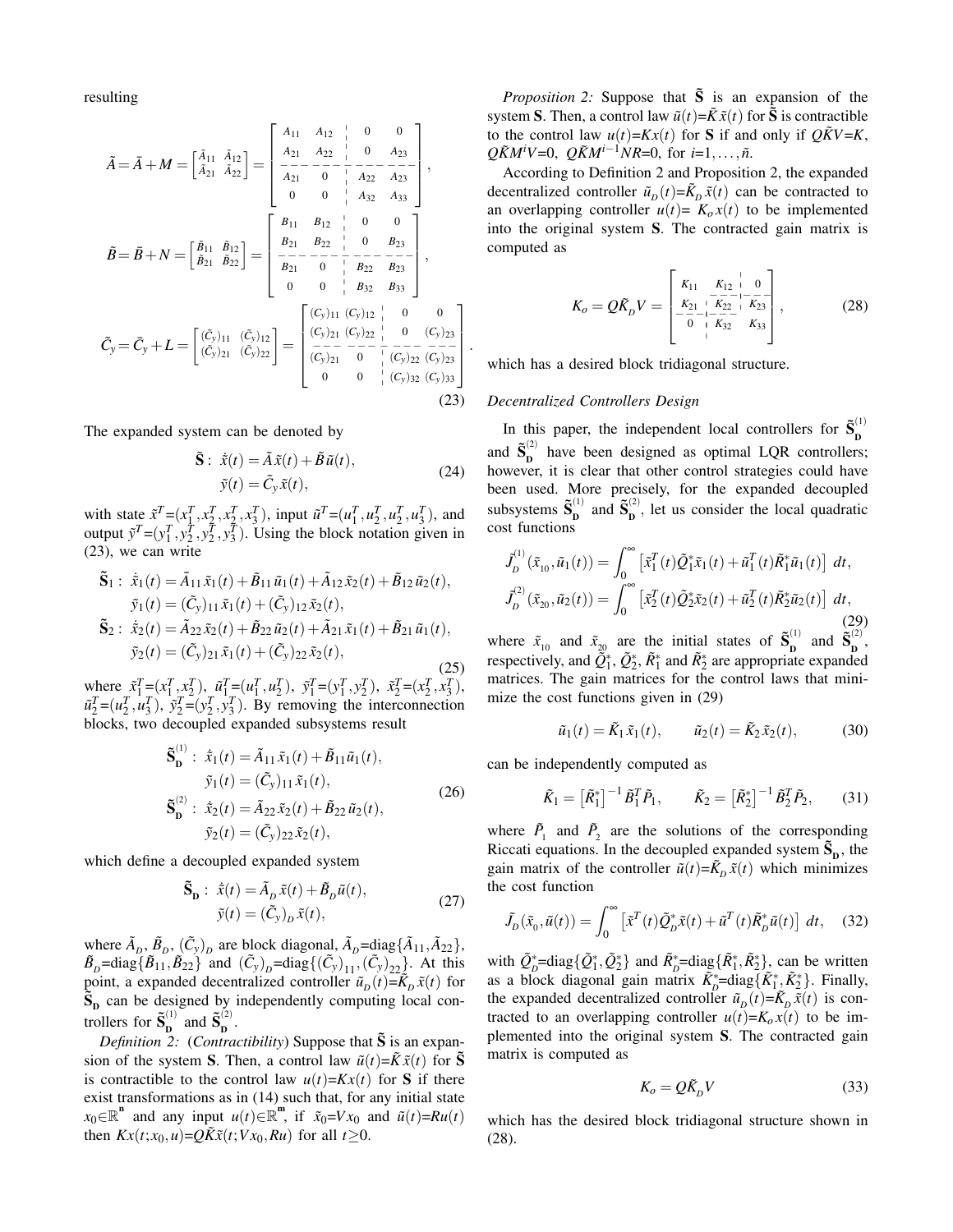### IV. CONTROLLER DESIGN

In this section, a centralized controller and a decentralized overlapping controller are designed for the system (9) defined by the matrices given in (11). In the overall coupled model, the buildings are linked by a single damper, with damping constant  $c_2^{(d)}$  $_{2}^{(d)}$ =10<sup>6</sup> N s/m, located at the second story. This can be considered as a minimal configuration of the passive control system, in the sense that the numerical simulations show that no significant reduction of the vibrational response results when a similar second damper is placed linking the first stories, or elastic linking elements are considered. In terms of the damping and stiffness coefficients, this means  $c_1^{(d)}$  $\binom{d}{1}$ =0,  $k_1^{(d)}$  $\binom{d}{1}$ = $k_2^{(d)}$  $2^{(u)}=0$  (see Fig. 1).

# *Centralized State-Feedback Controller*

The centralized LQR controller is computed using the overall coupled model and the cost matrices  $Q^* = C_y^T C_y$ ,  $R^*$ =10<sup>-17</sup>×*I*<sub>5</sub>, which define the quadratic cost function

$$
J(x_0, u(t)) = \int_0^\infty \left[ x^T(t)Q^*x(t) + u^T(t)R^*u(t) \right] dt,
$$
  
= 
$$
\int_0^\infty \left[ y^T(t)y(t) + u^T(t)R^*u(t) \right] dt.
$$
 (34)

The resulting gain matrix is

$$
K_c = 10^7 \times \n\begin{bmatrix}\n1.140 & 0.522 & 0.325 & 0.022 & -0.221 & -0.013 & -0.075 & 0.003 & 0.091 & 0.016 \\
-0.218 & 0.022 & 1.459 & 0.509 & -0.109 & 0.009 & -0.073 & 0.012 & 0.159 & 0.025 \\
0.115 & -0.013 & 0.096 & 0.009 & 1.139 & 0.531 & 0.551 & 0.021 & -0.296 & 0.026 \\
0.107 & 0.003 & 0.203 & 0.012 & -0.340 & 0.021 & 2.267 & 0.744 & 0.204 & -0.010 \\
0.059 & 0.016 & -0.834 & 0.025 & 0.565 & 0.026 & -0.451 & -0.010 & 2.686 & 0.732\n\end{bmatrix}.
$$
\n
$$
(35)
$$

The gain matrix  $K_c$  is a full matrix and, consequently, to compute the control action for any actuator, the knowledge of the complete state in both buildings is required.

### *Decentralized Overlapping Controller*

For the decentralized controller, we follow a two-level decentralized approach. At the first level, the linking elements are ignored, and a controller is independently designed for each building. At the second level, an overlapping controller is designed for the left building, which is considered as a large building. More precisely, we consider the left building as composed by two overlapping subsystems  $\tilde{\mathbf{S}}_{\mathbf{n}}^{(1)}$  $D^{(1)} = [1,2]$  (first and second story) and  $\tilde{\mathbf{S}}_{\mathbf{n}}^{(2)}$  $\mathbf{D}^{(2)} = [2,3]$  (second and third story), with an overlapped part in the second story. In the expanded space, the following matrices are used:

$$
(\tilde{C}_y)_{11} = \begin{bmatrix} 1 & 0 & 0 & 0 \\ -1 & 0 & 1 & 0 \end{bmatrix}, \qquad (\tilde{C}_y)_{22} = \begin{bmatrix} 1 & 0 & 0 & 0 \\ -1 & 0 & 1 & 0 \end{bmatrix}, \n\tilde{Q}_1^* = (\tilde{C}_y)_{11}^T (\tilde{C}_y)_{11}, \qquad \tilde{Q}_2^* = (\tilde{C}_y)_{22}^T (\tilde{C}_y)_{22}, \qquad (36) \n\tilde{R}_1^* = 10^{-17} \times I_2, \qquad \tilde{R}_2^* = 10^{-17} \times I_2.
$$

to compute a decentralized expanded LQR controller, which is subsequently contracted to obtain a local overlapping controller for the left building with block tridiagonal gain matrix  $K_o^{(l)}$ . Regarding to the right building, matrices  $(Q^*)^{(r)}$ and  $(R^*)^{(r)}$  with the same structure as those shown in (36) are used to independently design a local LQR controller with gain matrix  $K^{(r)}$ . The gain matrix for the overall

system is finally obtained as the block diagonal matrix  $K_o = \text{diag}\{K_o^{(l)}, K^{(r)}\}$ . In our particular example, we have

$$
K_o = 10^7 \times
$$
\n
$$
\begin{bmatrix}\n0.835 & 0.441 & 0.411 & -0.049 & 0 & 0 & 0 & 0 & 0 & 0 \\
-0.414 & -0.024 & 1.039 & 0.494 & -0.001 & 0.005 & 0 & 0 & 0 & 0 \\
0 & 0 & -0.002 & 0.009 & 1.246 & 0.557 & 0 & 0 & 0 & 0 \\
0 & 0 & 0 & 0 & 0 & 0 & 2.485 & 0.781 & -0.015 & 0.007 \\
0 & 0 & 0 & 0 & 0 & 0 & -0.015 & 0.007 & 2.470 & 0.788\n\end{bmatrix}
$$
\n(37)

The gain matrix  $K<sub>o</sub>$  is a structured matrix that allows to compute the control action for any actuator using only the local state of the corresponding building. Moreover, for the large building, the control actions can be computed using only the state of neighboring stories.

### V. NUMERICAL SIMULATIONS

In this section, numerical simulations of the free and controlled responses of the two-building system, using the El Centro 1940 earthquake as acceleration input, are presented.



Fig. 2. Left building inter-story drifts and control forces

The maximum absolute inter-story drifts, and the maximum absolute control actions are displayed in Fig. 2 and Fig. 3. Four different situations are showed: (i) free response of the uncoupled system (denoted by F in the legend); (ii) free response of the coupled system, i.e., response under passive control (denoted by P); (iii) response of the coupled system under the centralized full-state feedback control (denoted by C); and (iv) response of the coupled system under the decentralized overlapping control (denoted by O). The graphics show that a remarkable reduction of the vibrational response is achieved by the passive control system. Regarding the active controllers, the performance of the decentralized overlapping control is certainly excellent: despite the decentralized design and the restricted exchange of information, the decentralized controller behaves practically the same as the overall centralized controller.

The obtained results, the different characteristics of passive and active control elements, and the exceptional conditions under which a seismic protection control system must work, suggest the combination of both kinds of control elements to